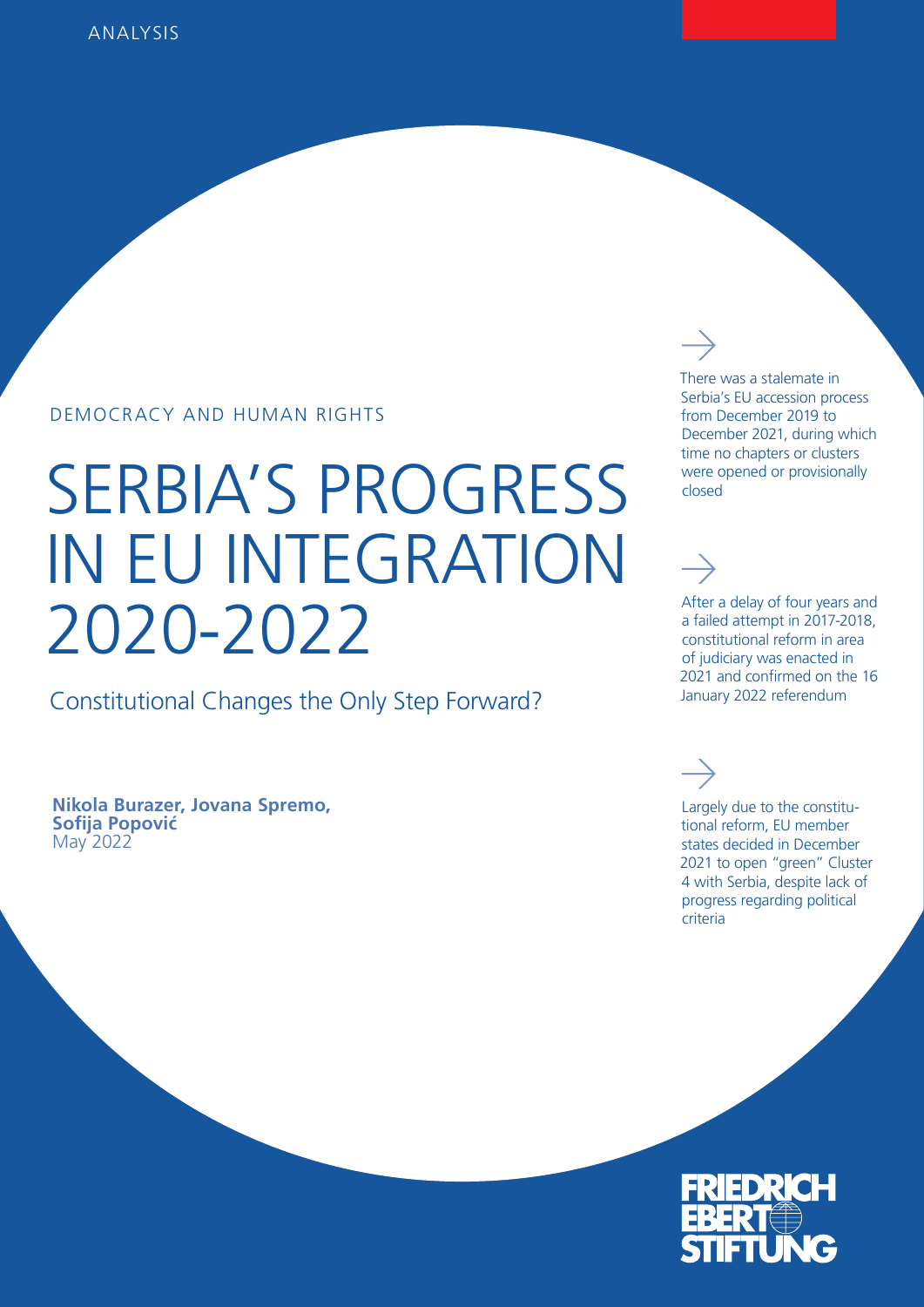# IN EU INTEGRATION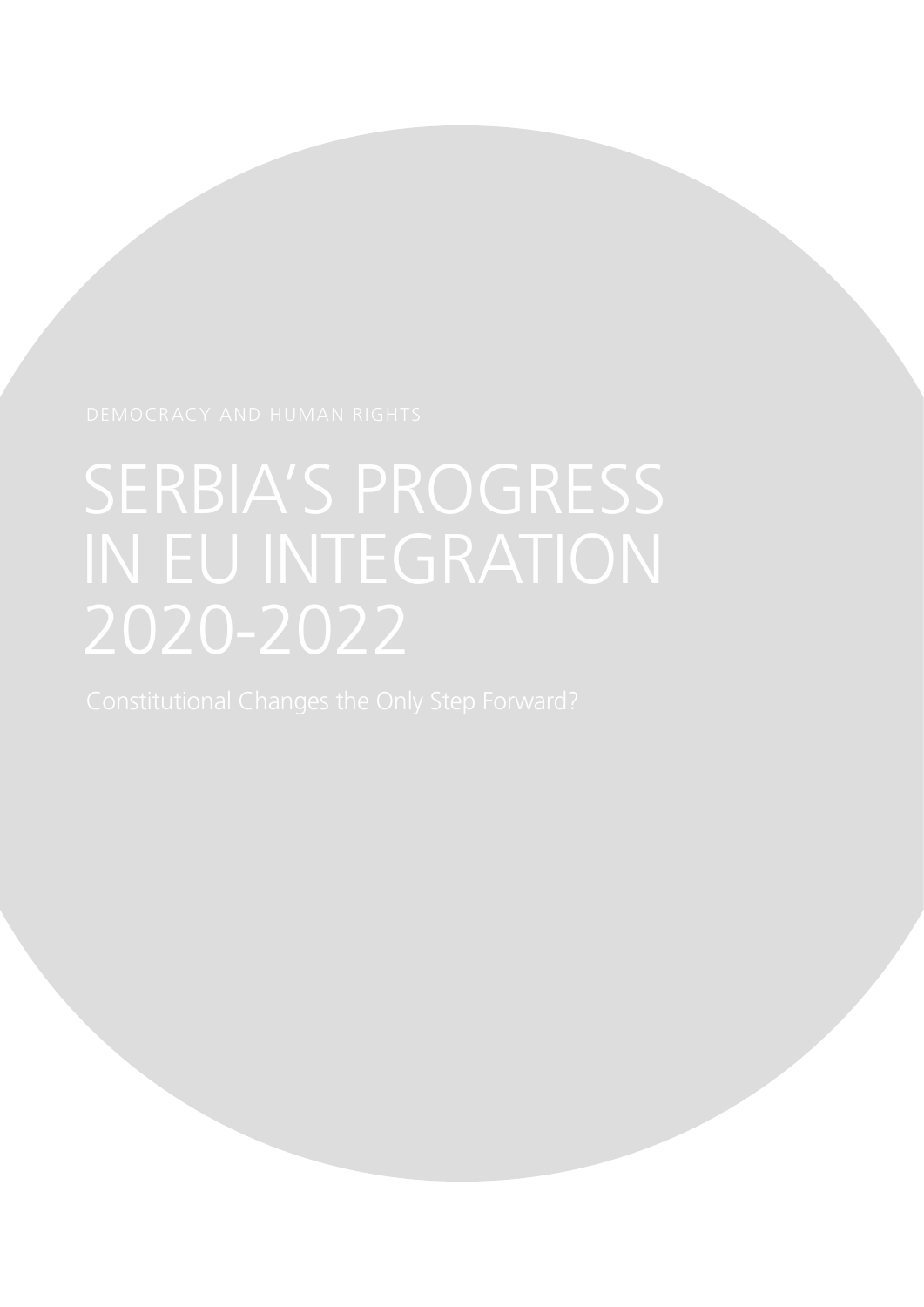## **Contents**

| <b>PROGRESS IN EU ACCESSION 2020-2022</b> |  |
|-------------------------------------------|--|
| <b>CONSTITUTIONAL AMENDMENTS</b>          |  |
| CONCLUSION <b>CONCLUSION</b>              |  |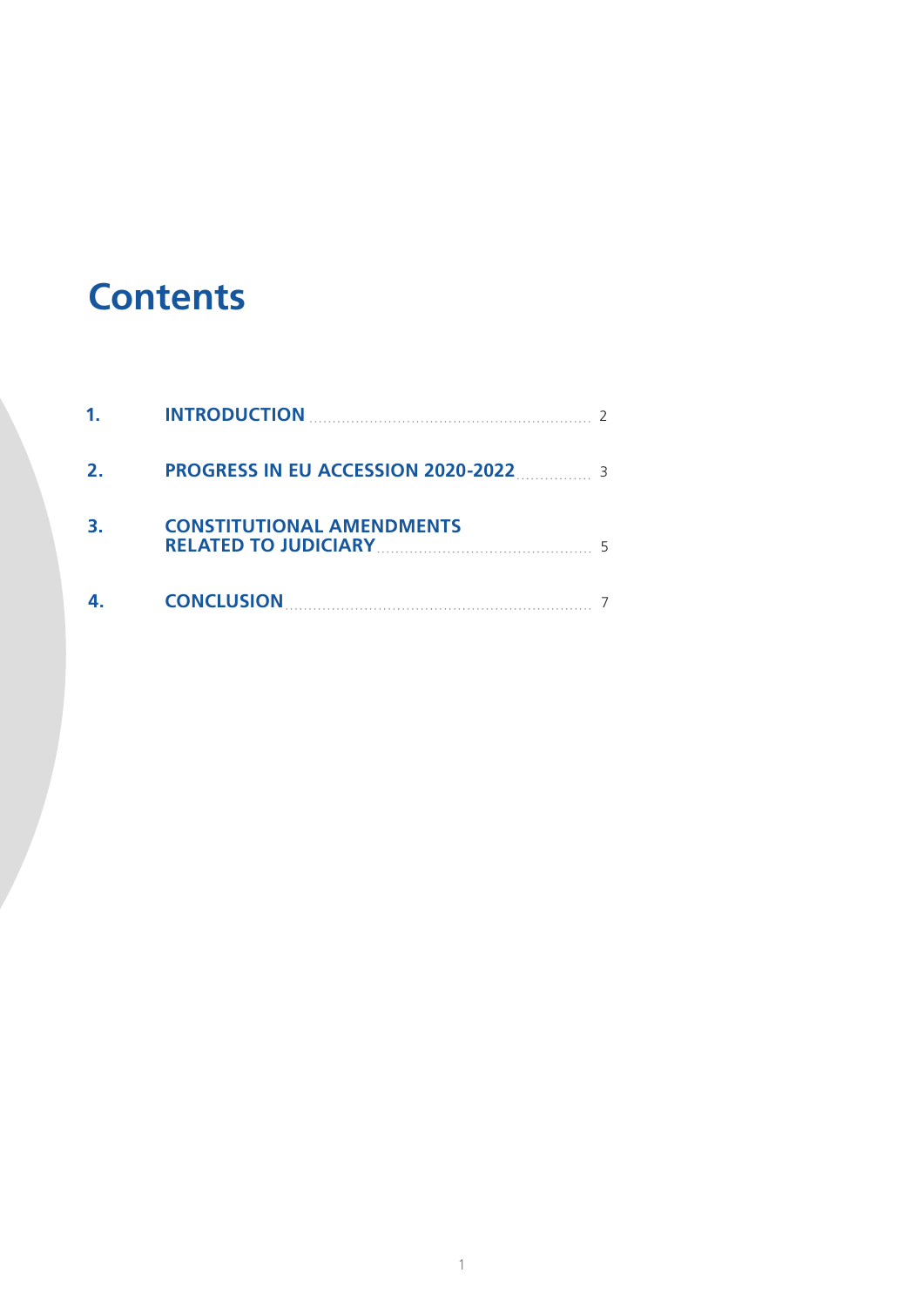# **1 INTRODUCTION**

The pandemic year 2020 will be remembered as the worst year for Serbia's EU integration process since the opening of the first chapters in 2015. This was the first time that Serbia did not open or close any negotiating chapters in one year. Due to serious problems with electoral conditions, lack of political pluralism and rule of law, the question of whether Serbia is still a democracy was justifiably raised by both international organizations and groups in the European Parliament. European Commission Report on Serbia for 2020 also showed that Serbia has not made progress in judicial reform, media freedom and political environment, which was characterized by a lack of political pluralism and the absence of opposition from both the parliament and the media.

In October 2020 a new Serbian Progressive Party (SNS) led government was formed, with the same Prime Minister and the same Minister for European Integration, and with reform on the road to the EU included among its main priorities. Due to lack of opposition in the parliament and the questions about its legitimacy that this raised, the new government's mandate was immediately limited by President Vučić, who announced new parliamentary elections by Spring 2022.

Halfway through the mandate, the Serbian government formally began negotiations on a newly revised enlargement methodology, which should have made the process more credible, predictable, dynamic, and with stronger political steering. In December 2021, EU member states decided to make progress with Serbia by opening a new cluster of chapters, Cluster 4, devoted to the Green Agenda and Sustainable Connectivity. This decision was largely seen as a reward for the initiation of constitutional amendments in the area of the judiciary in the Serbian parliament in 2021 and the scheduling of a referendum for 16 January 2022.

Therefore, within this year-and-a-half, the 2020-2022 Serbian government managed to make formal progress in EU accession, opening a total of four chapters that comprise Cluster 4. This was lauded by both Serbian government and EU officials as a huge step forward and was seen as an impetus for further acceleration of progress. However, opening four chapters in 16 months is far from a stellar result for an EU accession frontrunner. There are important questions that need to be answered. Are there any signs that the Serbian government is indeed more devoted to EU reforms? What is the quality of the reforms that enabled this progress? Was the constitutional reform, that led the member states to reward Serbia with new clusters after two years of stalemate, an important step forward for the rule of law in the country?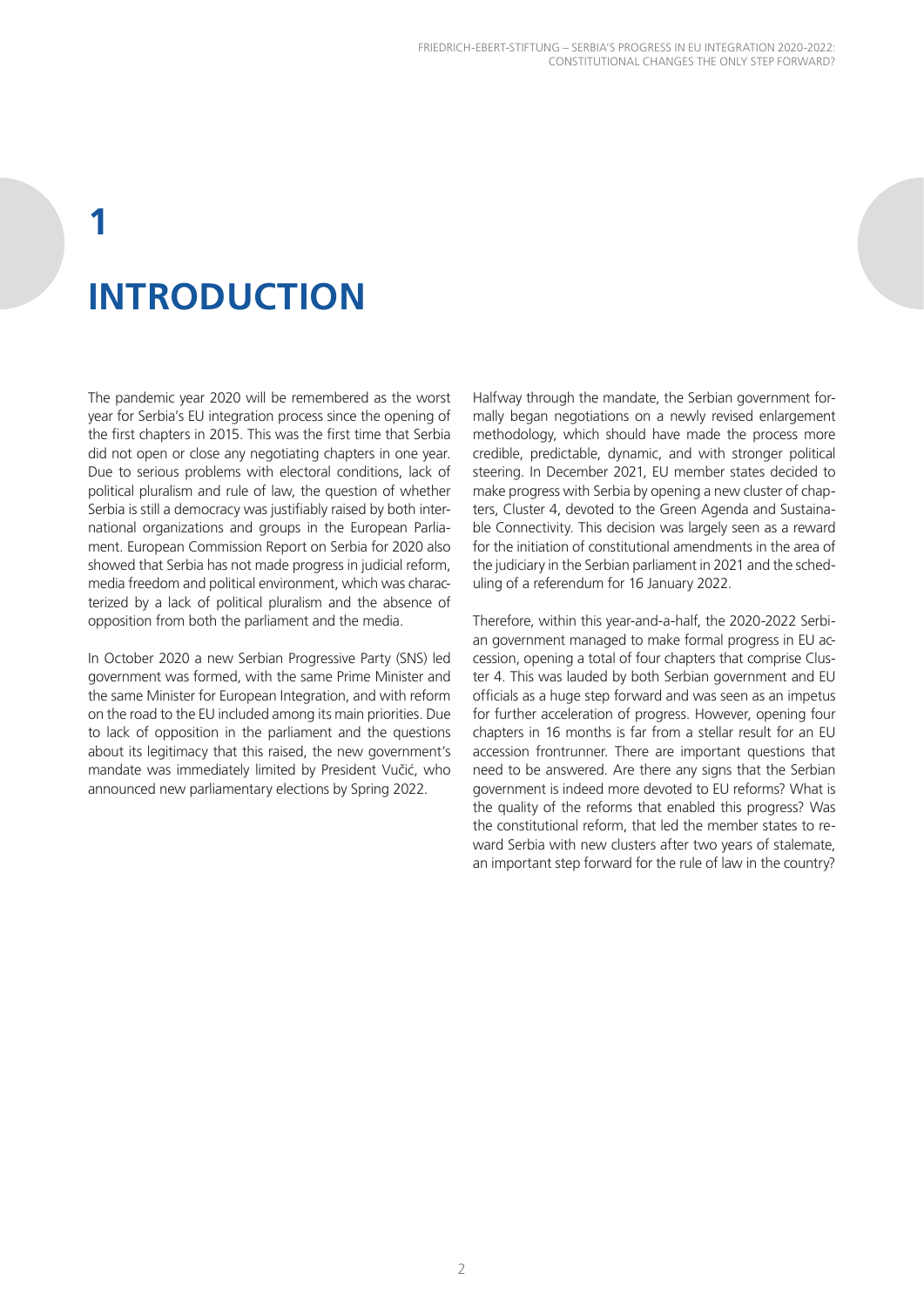# **2 PROGRESS IN EU ACCESSION 2020-2022**

#### **THE NEW GOVERNMENT AND POLITICAL ENVIRONMENT**

Despite the very convincing victory of the ruling majority, the new Serbian government was formed almost four months after the June 2020 parliamentary elections, in October of the same year. Before it was formed, the President of Serbia Aleksandar Vučić de facto limited its mandate to less than two years and announced early parliamentary elections for April 2022 at the latest. **<sup>1</sup>** However, the formation of a government with a convincing parliamentary majority was a new opportunity to intensify reforms on Serbia's path to the EU, which remained the declarative goal in the manifesto of Prime Minister Ana Brnabić.

Following the European Commission's critical report on Serbia in October 2020, the Enlargement Commissioner Oliver Várhelyi said that it should serve as an incentive for further reforms, while PM Brnabić reinstated that reforms related to European integration will remain a top priority for her government.**<sup>2</sup>**

At the time of the formation of the new government, Serbia has not opened a new negotiating chapter with the EU for almost a year. Stalemate in this process was linked with the lack of progress and even regression in the areas of the rule of law and the state of democracy. The boycott of the elections by the most relevant opposition parties resulted in a parliament practically without opposition, presenting an even bleaker picture of democracy in Serbia.

#### **REFORMS OF THE 2020-2022 GOVERNMENT**

From 2020 to 2022, the new government took certain steps in reforms related to the rule of law and the state of democracy, which were at the time key areas for progress in the accession process. However, most of them were formal and procedural in nature. According to the Monitoring report of the Coalition "PrEUgovor", the new government has not re-

ally changed the old approach of "ticking boxes" in the negotiation process. "The ultimate goal was to show and not to achieve reforms. Therefore, despite the messages from government officials that reforms in the area of the rule of law are key to further progress, serious problems continued to arise, which significantly slowed down the improvement of the situation in the political areas in Serbia", states the report.**<sup>3</sup>**

Due to the political crisis, electoral conditions become one of the most important political criteria for progress in EU accession. There are still no official data on the implementation of the ODIHR recommendations, but it is clear that all the problems noted by this body were not resolved before the 3 April elections. For example, during the summer of 2021, the government secretly worked on amendments to the Law on Financing Political Activities.**<sup>4</sup>** Civil society organizations warned that the main problem in this area will not be solved.**<sup>5</sup>** In addition to the process of implementation of ODIHR recommendations, during 2021 there were two parallel processes of inter-party dialogue aimed at improving electoral conditions. The first was the dialogue mediated by the European Parliament, which produced a table of 16 measures, but which have not significantly improved the quality of the electoral process.**<sup>6</sup>** The other dialogue was the dialogue "without foreigners" which included mostly anti-EU parties which rejected EP mediation. This dialogue also produced several measures whose effects were rather limited.**<sup>7</sup>**

When it comes to the fight against corruption, during this period the government started to work on legal changes, strategic documents, and reforms of institutions in charge of fighting corruption. However, few of these activities have

<sup>1</sup> RFE: Vučić: Opet izbori 2022, Vlada ograničenog trajanja, Dačić na čelu skupštine https://bit.ly/3w7t6El, Accessed on 10 March 2022

<sup>2</sup> N1 : Varhelji sa Nacionalnim konventom: Izveštaj EK da bude shvaćen kao podstrek https://bit.ly/3w8HMmS, Accessed on 10 March 2022

<sup>3</sup> Coalition "PrEUgovor", Alarm Report on Progress of Serbia in Cluster 1 – November 2021, https://bit.ly/3tc1YCf, Accessed on 8 March 2022

<sup>4</sup> CINS: Tajni nacrt: Šta sve donose izmene pravila o finansiranju političke kampanje, https://bit.ly/3q2O5UP , Accessed on 8 March 2022

<sup>5</sup> Beta: Transparentnost Srbija: Izmene pravila o finansiranju izborne kampanje bez javne rasprave, https://bit.ly/37qlC4V, Accessed on 12 March 2022

<sup>6</sup> EWB: Srbija i EU u 2021 godini: Međupartijski dijalog, Klaster 4 i rezolucije Evropskog parlamenta, https://bit.ly/3JQ2T1a , Accessed on 10 March 2022

<sup>7</sup> CCP: State of democracy in Serbia 2021, https://bit.ly/36UpElU, Accessed on 13 March 2022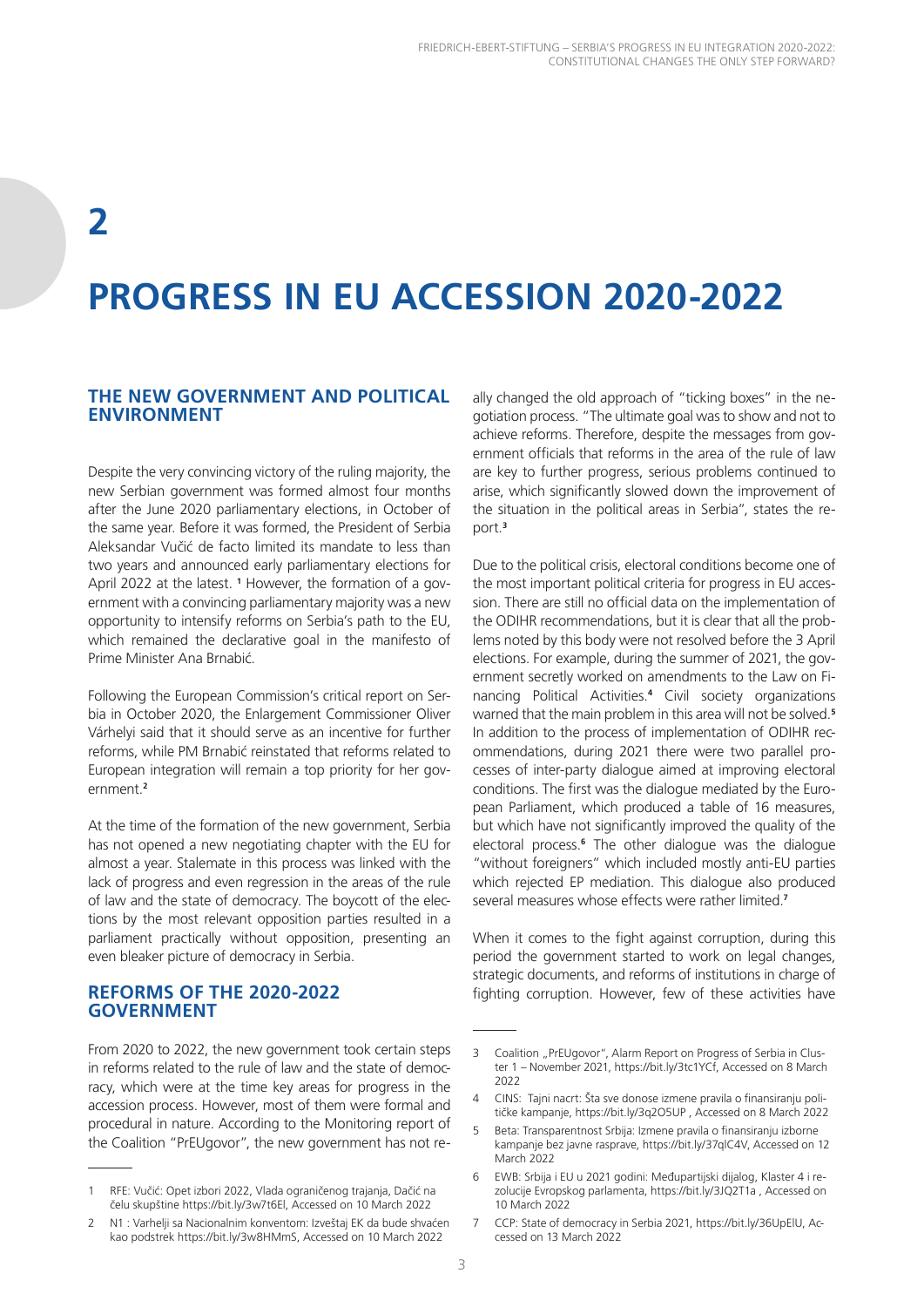been completed. On the other hand, the most widespread corruption scandals in the public, which include the highest state officials (mostly members of the Government), have not yet received a legal epilogue. As the report of the Coalition "prEUgovor" showed, a significant number of reforms envisaged by the Action Plan for Chapter 23 are still pending. "There is no visible progress in the implementation of existing anti-corruption regulations, and negative trends have continued, especially in the field of public procurement, and in state-owned and public administration companies", states the report.**<sup>8</sup>**

When it comes to freedom of expression and media freedom, the government has implemented several reforms with limited effects. In December 2020, the government adopted the Action Plan for the Media Strategy, which was adopted at the beginning of the year. This led to the establishment of the Working Group for the Safety of Journalists, as well as other measures aimed at improving the security of journalists. However, actions of the ruling majority undermined formal improvements. In this period, journalists in Serbia faced unprecedented verbal attacks by MPs from the ruling party and pro-government media, which led to five journalists' associations leaving the Workgroup for the Safety of Journalist and forming a coalition for media freedom.**<sup>9</sup>**

In the first half of 2021 the implementation of activities from the Action Plan was delayed - out of six activities planned for the fourth quarter of 2020 and the first quarter of 2021, only one was implemented. **10** However, the biggest problem in Serbia when it comes to media freedom was media capture, as the ruling parties strengthened their grip on mainstream media, using co-financing schemes, public procurement as well as state-owned Telekom Srbija to finance, purchase or found pro-government media.**11** Nevertheless, the beginning of the implementation of some measures within the Action plan was a good enough reason for the European Commission to assess that there has been "limited progress" in freedom of expression in 2021.**<sup>12</sup>**

#### **PREPARATION FOR OPENING CLUSTERS 3 AND 4**

Although the government has intensified reforms in fundamental areas, their impact on the overall state of the rule of law has been limited. At the same time, the government has been working for two years on technical reforms related to the process of opening new clusters of negotiating chapters.

It can be assessed that the government took the reform momentum and carried out numerous technical activities that were delayed for years, with the aim of receiving the green light to open new clusters. Over the past two years, Serbia has technically met the criteria for opening two clusters, 3 (Competitiveness and Growth) and 4 (Green Agenda and Sustainable Connectivity). At the intergovernmental conference in December, however, only cluster 4 was opened.**<sup>13</sup>**

During the two-year period, the Government completed the work of adopting negotiating positions for Chapters 15 (Energy) and 28 (Consumer Protection). The European Commission's 2021 report assessed that most progress had indeed been achieved in these two chapters.**14** The good assessments are the result of the intensification of the Government's reforms in this area. When it comes to taxation, last year the Government fulfilled the measure from 2016, which equalized the excise duties on alcoholic beverages, which for years discriminated foreign producers.

In the field of energy, formal progress in this area took place in May 2021, when Serbia adopted reform plans to separate "Srbijagas" and "Jugorosgas". In addition, a set of laws in this area was adopted in April - on the use of renewable energy sources and energy efficiency, and rational use of energy.

<sup>8</sup> *Ibid*

<sup>9</sup> KRIK: Zbog napada na KRIK novinarska i medijska udruženja napustila radnu grupu za bezbednost novinara, https://bit.ly/3INIj05, Accessed on 12 March 2022

<sup>10</sup> CCP: Small steps and unresolved problems: The Report on Reforms in the Area of the Rule of Law in October 2020 – June 2021, https:// bit.ly/3tezRm5, Accessed on 8 March 2022

<sup>11</sup> *Ibid.*

<sup>12</sup> European Commission, Serbia Report 2021, https://bit.ly/3w71Gyo, Accessed on 13 March 2022

<sup>13</sup> MEI: J.Joksimović: Srbija intenzivno radi na pripremi klastera 3 i 4, https://bit.ly/35SpnQt, Accessed on 13 March, 2022

<sup>14</sup> European Commission, Serbia Report 2021, https://bit.ly/3w71Gyo, Accessed on 13 March 2022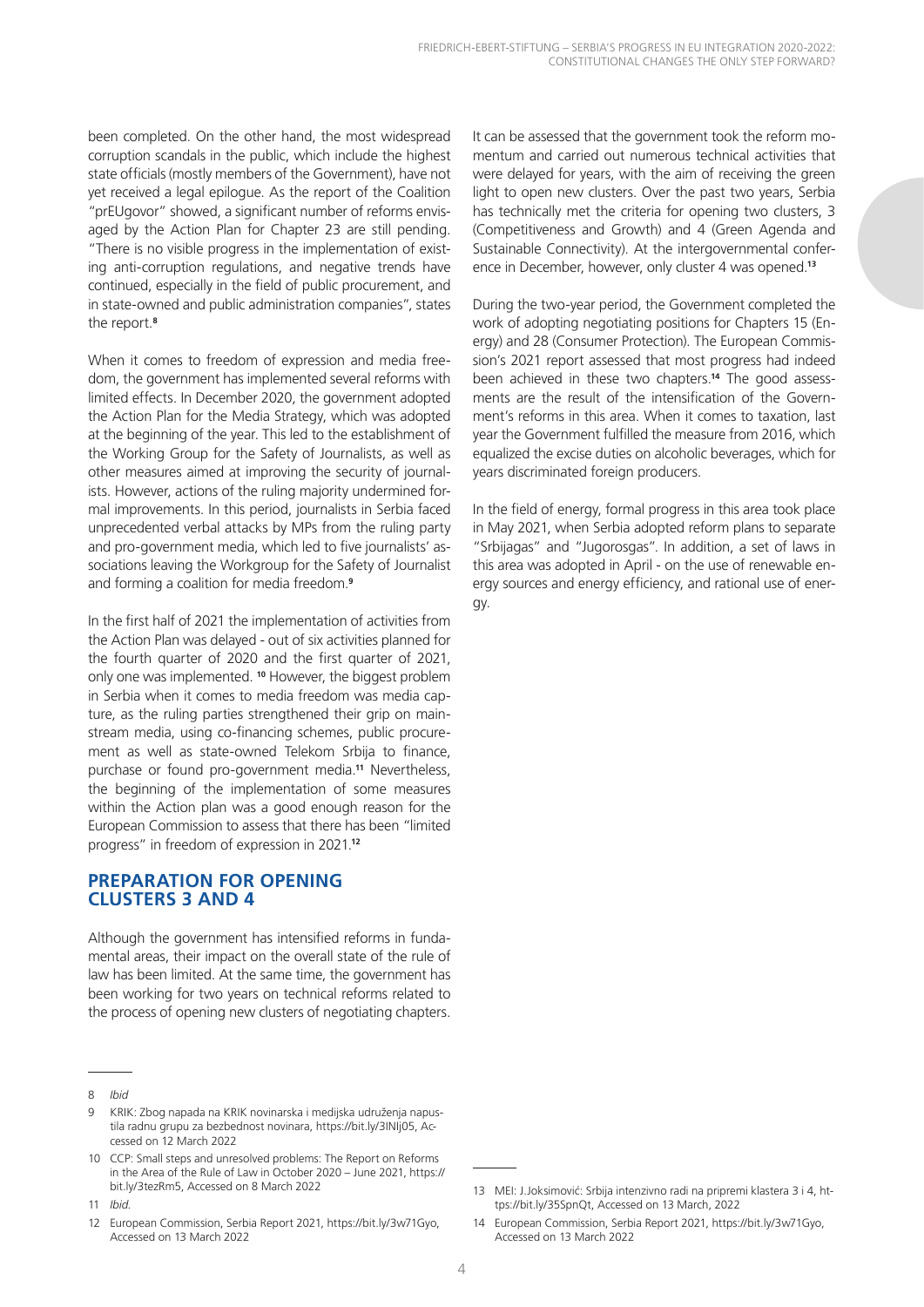## **3 CONSTITUTIONAL AMENDMENTS RELATED TO JUDICIARY**

#### **FAILURE AT THE FIRST ATTEMPT IN 2017-2018**

According to the interim benchmark related to the functioning of the judiciary within the Action Plan for Chapter 23, Serbia was supposed to amend the Constitution bearing in mind the Venice Commission recommendations and European standards in order to ensure independence and accountability of the judiciary.**15** The adoption of the amended Constitution related to judiciary and Constitutional law was planned for the 4th quartal of 2017, and the adoption of related judicial laws for the end of 2018.

The consultation process first started in June 2017, but professional associations and civil society organizations left these consultations due to the lack of meaningful debate between the state bodies and civil society.**16** In January 2018 Ministry of Justice published the Draft Amendment to the Constitution of the Republic of Serbia in relation to the judiciary and opened a public debate. The initiated process was in a collision with the constitutional amendment procedure since it should have started by submitting a proposal to amend the Constitution to the National Assembly, which then needed to be adopted by a two-thirds majority of the total number of deputies, and only after that decision of the Assembly is brought, new constitutional solutions may be created.**<sup>17</sup>**

Despite the objections from the expert public, the government decided to continue the process, chasing the timeframe of AP23 which was already breached. The entire judicial profession was against the solutions offered in the draft, including the judicial councils, High Cassation Court, and judicial associations. The draft was sent to the Venice Commission for opinion, which provided substance-related recommendations.**18** In October 2018, after receiving the amended draft,

the VC Secretariat memorandum issued the Memorandum on Compatibility of the draft amendments to the Constitutional Provisions on the Judiciary of Serbia.**19** In November 2018 the Government submitted the initiative to change the constitution.

Although the pressure to continue with the amendments was present in EU reporting, the Government paused the process. Facing opposition by the judiciary, it realized that it needs to find a consensus and have a proper procedure of amending the Constitution in this area, since the entire process of accession negotiations started to focus on the independence of the judiciary.

#### **REVISED ACTION PLAN AND RESTART OF THE REFORM IN 2020**

The process of amending the Constitution became an important part of the revision of the Action plan for Chapter 23. At the point the revision started, these activities were delayed for over a year. Nevertheless, local civil society used the opportunity of the mechanism of revising the AP23 to bring the process back on track and ensure that all procedural stages are respected. The interim benchmark repeated: "Serbia adopts new Constitutional provisions bearing in mind the Venice Commission recommendations, in line with European standards and based on a wide and inclusive consultation process. Serbia subsequently amends and implements the Laws on the Organization of Courts, on Seats and Territorial Jurisdiction of Courts and Public Prosecutors' Offices, on Judges, on Public Prosecutor's Office, on the High Judicial Council and the State Prosecutorial Council as well as the Law on Judicial Academy".**<sup>20</sup>**

Despite the adoption of the revised AP23 in July, the process of amending the Constitution was not continued until the end of 2020. The new timeframe for delivering these activities was the end of 2021, but since it was set in 2019, this meant that at least one year was lost again. In December

<sup>15</sup> Action Plan for Chapter 23 2016, 29.

<sup>16</sup> Danas, "Sudije i tužioci napustili konsultacije o izmenama Ustava", 30 October 2017, https://www.danas.rs/vesti/drustvo/sudije-i-tuzioci-napustili-konsultacije-o-izmenama-ustava/, 23 February 2022.

<sup>17</sup> Article 203, Constitution of the Republic of Serbia, *Official Gazette of the RS No. 98/2006*.

<sup>18</sup> Venice Commission, Serbia - Opinion on the draft amendments to the constitutional provisions on the judiciary, adopted by the Venice Commission at its 115th Plenary Session, 22-23 June 2018, https://www.venice.coe.int/webforms/documents/?pdf=CDL-AD(2018)011-e, 23 February 2022.

<sup>19</sup> Venice Commission, Serbia - Secretariat memorandum - Compatibility of the draft amendments to the Constitutional Provisions on the Judiciary of Serbia, taken note of by the Venice Commission at its 116th Plenary Session, 19-20 October 2018, https://www.venice.coe.int/ webforms/documents/?pdf=CDL-AD(2018)023-e, 23 February 2022.

<sup>20</sup> Measure 1.1.1. Revised Action Plan for Chapter 23.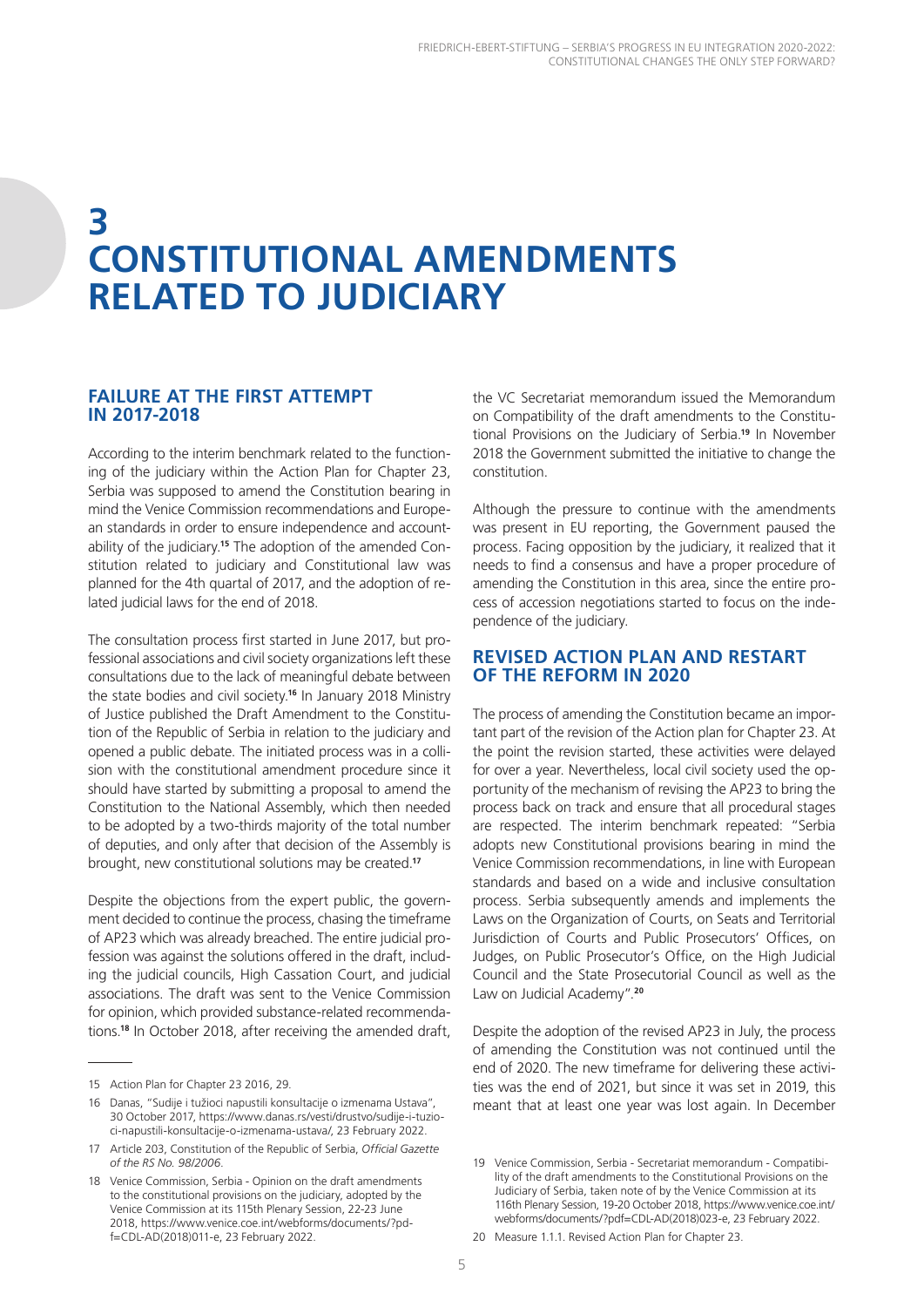2020 the Government once again submitted the Proposal on Amending the Constitution of the Republic of Serbia. In May 2021 the National Assembly organized a series of public hearings before it finally decided on the Government Proposal on 7 June 2021.

#### **IMPLEMENTATION OF CONSTITUTIONAL CHANGES**

This time the Government and National Assembly put an effort to respect every step of the procedure since they needed to provide visible progress before the next EC report. The competent committee of the National Assembly on Constitutional Affairs and Legislation formed the working group, involving, amongst others, the representatives of the professional judicial associations. The Working Group prepared the draft, and then organized another series of public hearings. No drastic changes were made in the document upon these discussions and the draft was sent to the Venice Commission for an opinion at the end of September 2021.

VC provided in its opinion of 18 October 2021 a series of recommendations for clarification and improvement of the document in order to fit the aim of the amendments. At the same time, VC requested a holistic approach and the need for a inclusive reform process in Serbia and encouraged it to involve the parliamentary and extra-parliamentary opposition not only in the constitutional amendment process but also in future larger constitutional reform processes. The opinion was in general favourable, with insisting on changes related to the composition of the High Judicial and High Prosecutorial Council, and those related to the anti-deadlock mechanism in case the specific proposed members of these bodies cannot be elected by a qualified majority in the National Assembly. The 2021 EC Report confirmed that the Venice Commission issued a favourable opinion of the draft text on 15 October 2021 and that the key recommendations need to be addressed.**<sup>21</sup>**

Although only partly referring to the VC recommendations, disregarding the recommendations related to a low number of elected prosecutors in the HPC, and leaving the anti-deadlock mechanism unchanged, Serbia sent the new draft to the Venice Commission. It gave its second opinion on 24 November 2021, generally marking the amendments in line with the standards of the Council of Europe, repeating the non-addressed recommendation from the previous opinion.**22** There was no further referring to these recommendations, which influenced the quality of the proposed changes. The draft ensured some of the foundations for the potential removal of political influence on the judiciary, but partly missed implementing the request from the screening in Chapter 23, precisely to provide over 50% of prosecutors in the prosecutorial council.

The National Assembly adopted the *Proposal of the Act on Amendments to the Constitution of the Republic of Serbia, the Draft Constitutional Law for Implementation of the Act on Amendments to the Constitution of the Republic of Serbia*, as well as *Proposal of the decision on announcing the republic referendum to confirm the Act on the change of the Constitution of the Republic of Serbia* by a qualified majority on 29 November 2021.**23** The referendum was held on 16 January and the amendments were adopted on 8 February 2022.**<sup>24</sup>**

#### **NEXT STEPS IN CONSTITUTIONAL REFORM**

The adoption of Constitutional amendments was perceived by the European Commission as the first visible progress within Chapter 23 and can be directly linked to the opening of Cluster 4, regardless of the preparation of positions in these related chapters. There is a high possibility that the process would not have been held in this manner if the focus of the Member State was not highly put on this matter.

When compared to other legislative changes, which were not this transparent and opened to the public and we could see that they were implemented to show quantitative progress in implementing activities, the changes to Constitution were of more procedural quality. Although the new methodology gives the candidate country incentives to focus on implementing certain activities, the problem is that it remains little oriented to the substance, which may cause problems at the point of assessing the level of interim benchmarks achievement.

The next step is to amend the Law on Organization of Courts, Law on Judges, Law on Public Prosecutor's Office, Law on High Judicial Council, Law on State Prosecutorial and later also Law on Seats and territorial Jurisdiction of Courts and Public Prosecutors' Offices and Law on Judicial Academy according to the changes in Constitution. The biggest focus must be put on the functional independence of prosecutors, the general and budgetary competencies and decision-making procedures of the judicial councils and election of their members in the National Assembly. Only when these laws are brought or changed the effect of the Constitutional changes will be visible. Until then all the efforts must be put in monitoring the upcoming legislative changes.

<sup>21</sup> Serbia 2021 Report, 21.

<sup>22</sup> Venice Commission, Serbia Urgent Opinion No. 1067/2021 on the Revised Draft Constitutional Amendments on the Judiciary, 24 November 21, https://www.venice.coe.int/webforms/documents/default.aspx?pdffile=CDL-PI(2021)019-e, 23 February 2022.

<sup>23</sup> Paragraf, "Narodna skupština RS: Usvojen Predlog Akta o promeni Ustava RS", 30 November 2021, https://www.paragraf.rs/dnevne-vesti/011221/011221-vest4.html, 23 February 2022.

<sup>24</sup> Radio Televizija Srbije, "Skupština Srbije proglasila promene Ustava", 9 February 2022, https://www.rts.rs/page/stories/sr/story/9/politika/4696153/skupstina-glasanje-potvrda-promene-ustav-.html, 23 February 2022.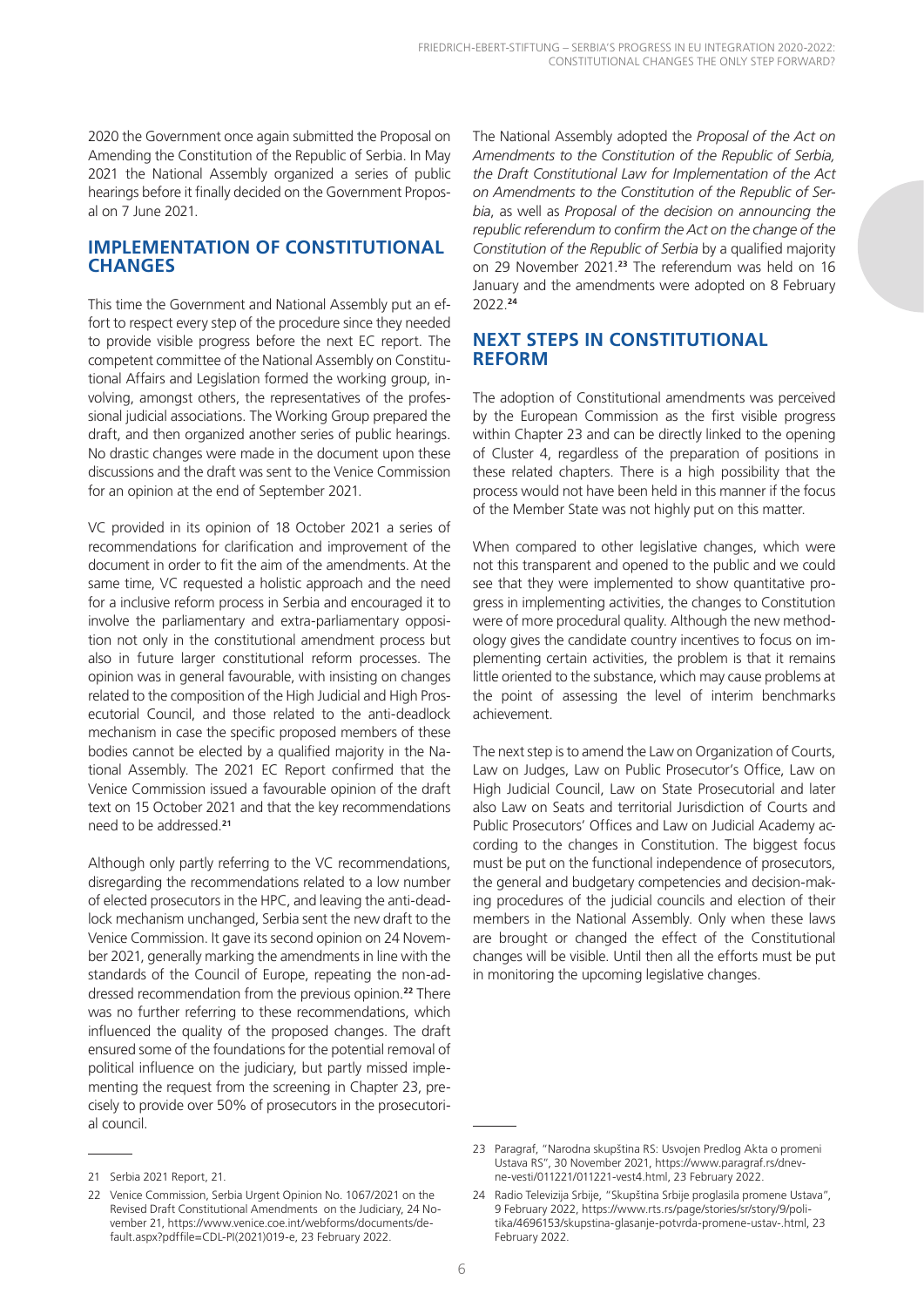## **4 CONCLUSION**

The adoption of constitutional changes in the area of judiciary certainly represented an important step in the EU accession process. This is especially true if compared with the first attempt of constitutional changes in 2017-2018 and when put into the context of a stalemate in the accession negotiations in previous years. Other reforms pursued by the government from 2020 to 2022 also represented a step in the right direction, which enabled Serbia to open Cluster 4 and to be ready to open Cluster 3.

This image, however, becomes much less clear when these reforms are put in the appropriate political context. In this period, the government faced no opposition in the parliament and had the luxury of adopting legal and constitutional changes without any obstacles or efforts to establish a wide political and societal consensus that constitutional changes require if they are to have a desired effect. The decision to push through constitutional changes through a parliament whose legitimacy was brought into question by the ruling majority itself clearly shows that the government's goal was to tick boxes and achieve formal progress in EU accession at the time when the process was seen as being halted.

The apparent lack of progress in improving electoral conditions and the state of democracy also brings into question the government's dedication to EU accession. Moreover, the EU's own willingness to reward and welcome formal progress even without any improvements in key political criteria demonstrates that the government's logic was sound, and that the EU was more interested in seeing formal steps forward, making the EU enlargement process seem alive, than pressuring the Serbian government to deliver on political criteria.

Conditionally, constitutional reform is indeed the substantial step forward that the EU was waiting for and it represents a genuine improvement in the rule of law. This means that, if properly implemented, the constitutional reform could bring major positive steps in practice.

The problem, however, is that the effects of this reform, as well as other reforms enacted by the government in this period, will largely depend on the political will of the government and not the text of the adopted documents. This is, however, an area where there was rather a backsliding than progress in recent years.

Democracy and electoral conditions continued to deteriorate despite the EP's involvement in the inter-party dialogue and government's declarative dedication to the process. Media freedom continued to deteriorate, as attacks on journalists by the ruling party and pro-government media annulled all formal progress on the safety of journalists, which is practically recognized in the same sentence in which the EC Report in 2021 described "limited progress" in this area. Prosecution of high-level corruption cases continued to drop, while perception of corruption continued to rise. At around the same time when constitutional amendments were enacted and a new cluster was opened, brute force, police and media propaganda were misused against peaceful environmental protestors throughout Serbia.

Therefore, it could be argued that the Serbian government did some of its homework and that the constitutional changes, despite some of their flaws, have the potential to improve the rule of law in Serbia. On the other hand, the government on whose political will the successes of these reforms depend on, has hardly shown signs of readiness to improve democracy, rule of law and media freedom in the country.

Although quantitatively in 2021 Serbia made an effort to implement activities within the rule of law chapters, no effect of the implemented legislative changes, or substantive change in institution behavior, was perceived. Over the time, the EU needs to address its tools to monitor qualitative progress in the area and prioritize the reforms in order to incite the Government of Serbia to substantively and meaningfully approach the rule of law reforms in the future.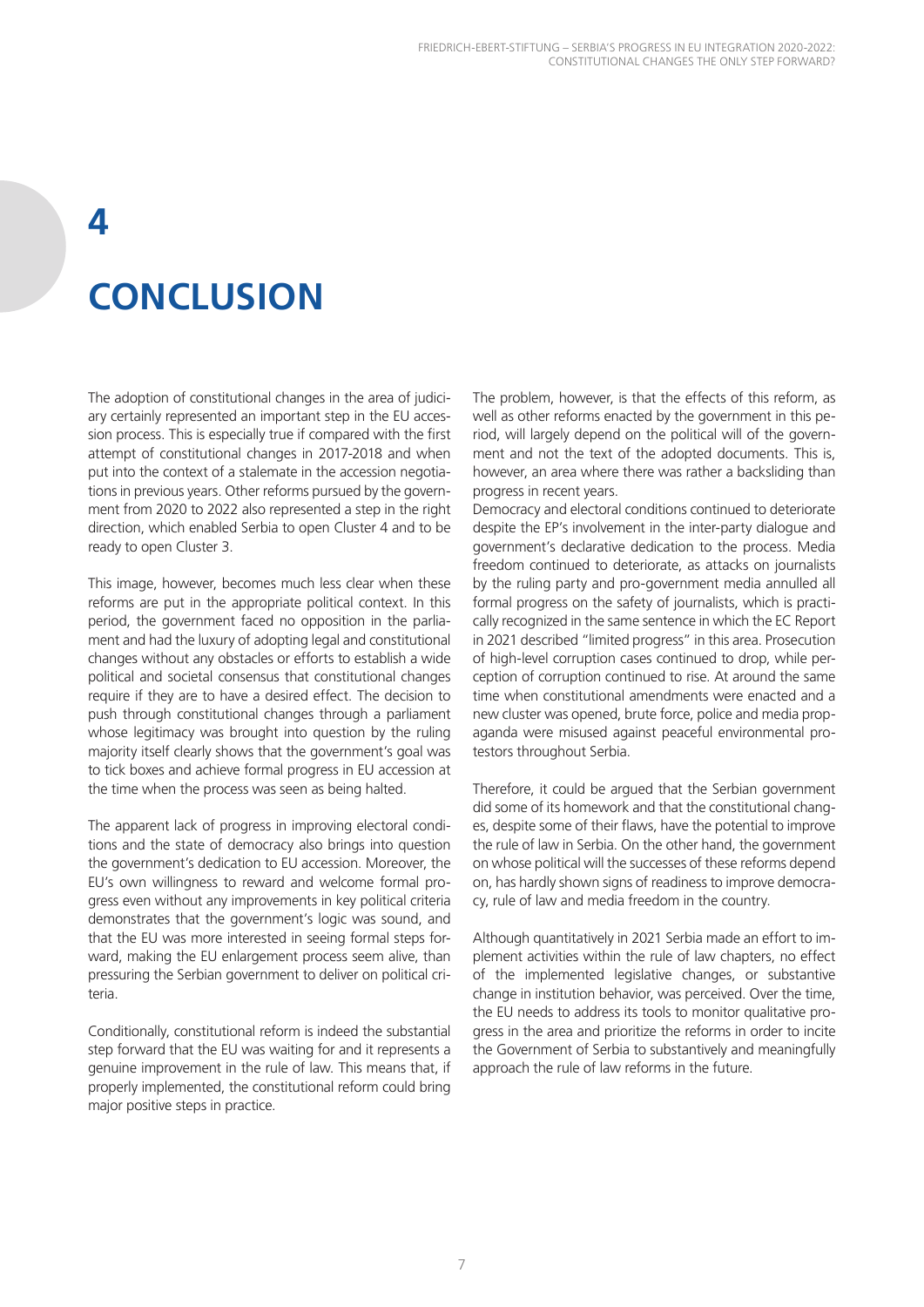FRIEDRICH-EBERT-STIFTUNG – SERBIA'S PROGRESS IN EU INTEGRATION 2020-2022: CONSTITUTIONAL CHANGES THE ONLY STEP FORWARD?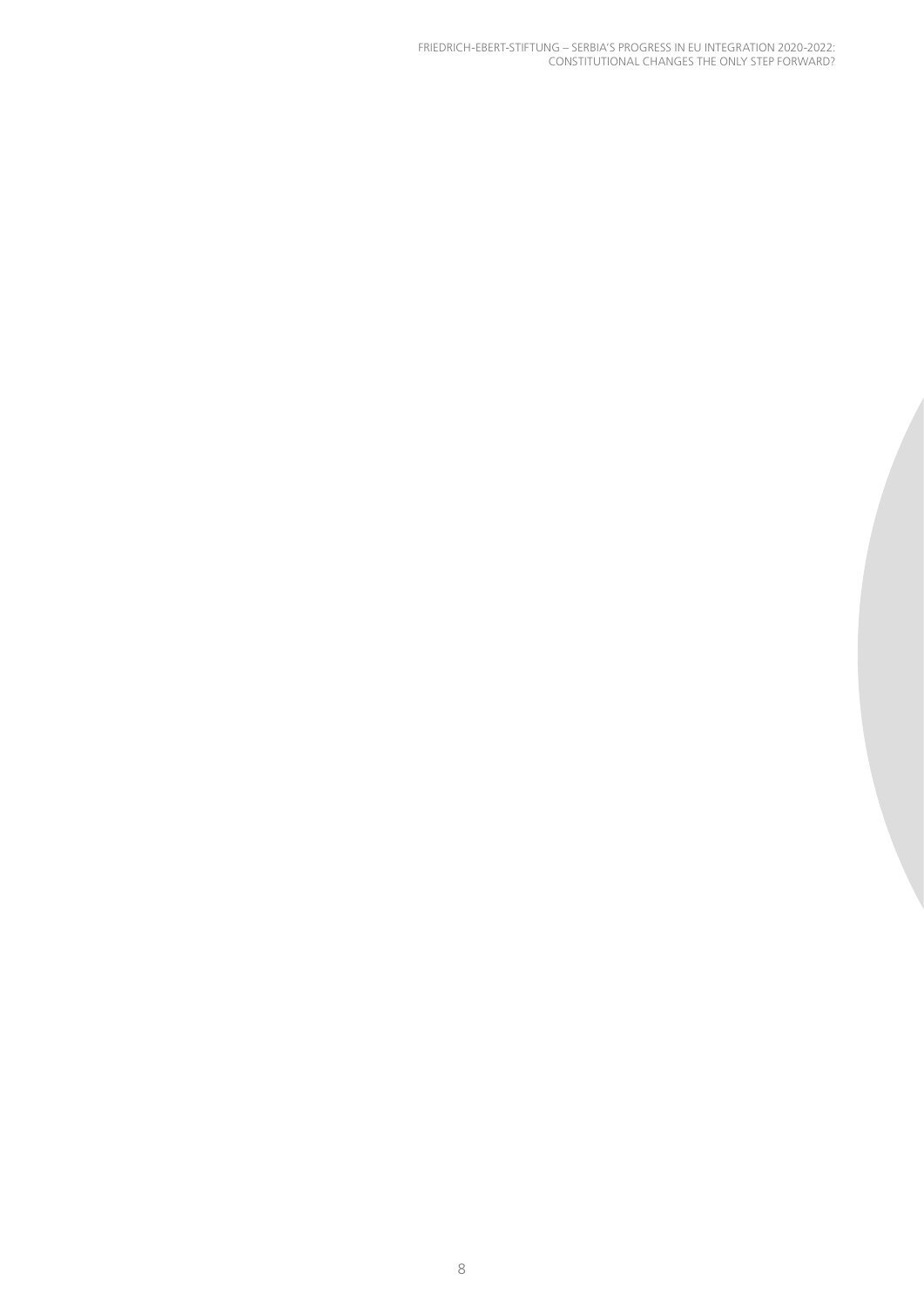#### ABOUTH THE AUTHORS IMPRESSUM

**Nikola Burazer** is the programme director at the Centre for Contemporary Politics and the Executive Editor at European Western Balkans. He holds an MA in Nationalism Studies from the Central European University and a BA in Political Science from the University of Belgrade.

**Jovana Spremo** is advisor specialized for EU integration related policies at Lawyers' Committee for Human Rights YU-COM. She holds the BA in International Relations at the Faculty of Political Science of the University of Belgrade, as well as MA in the same field, in an interdisciplinary programme of International Humanitarian Law and Human Rights Law.

**Sofija Popović** is a researcher at the Centre for Contemporary Politics and a journalist at European Western Balkans. She holds a BA in International Relations and EU Integration from the Faculty of Political Science of the University of Belgrade.

Published by:

Friedrich-Ebert-Stiftung | Regional Office for Serbia and Montenegro | Dositejeva 51 | 11 000 Belgrade | Serbia

Phone +381 11 3283 285 **https://serbia.fes.de**

Responsibility for content and editing: Dr. Max Brändle | Director, Regional Office for Serbia and Montenegro

Contact/Order: **bojana.vranes-bezbradica@fes.de**

The views expressed in this publication are not necessarily those of the Friedrich-Ebert-Stiftung. Commercial use of media published by the Friedrich-Ebert-Stiftung (FES) is not permitted without the written consent of the FES. Publications by the Friedrich-Ebert-Stiftung may not be used for electioneering purposes.

© 2022